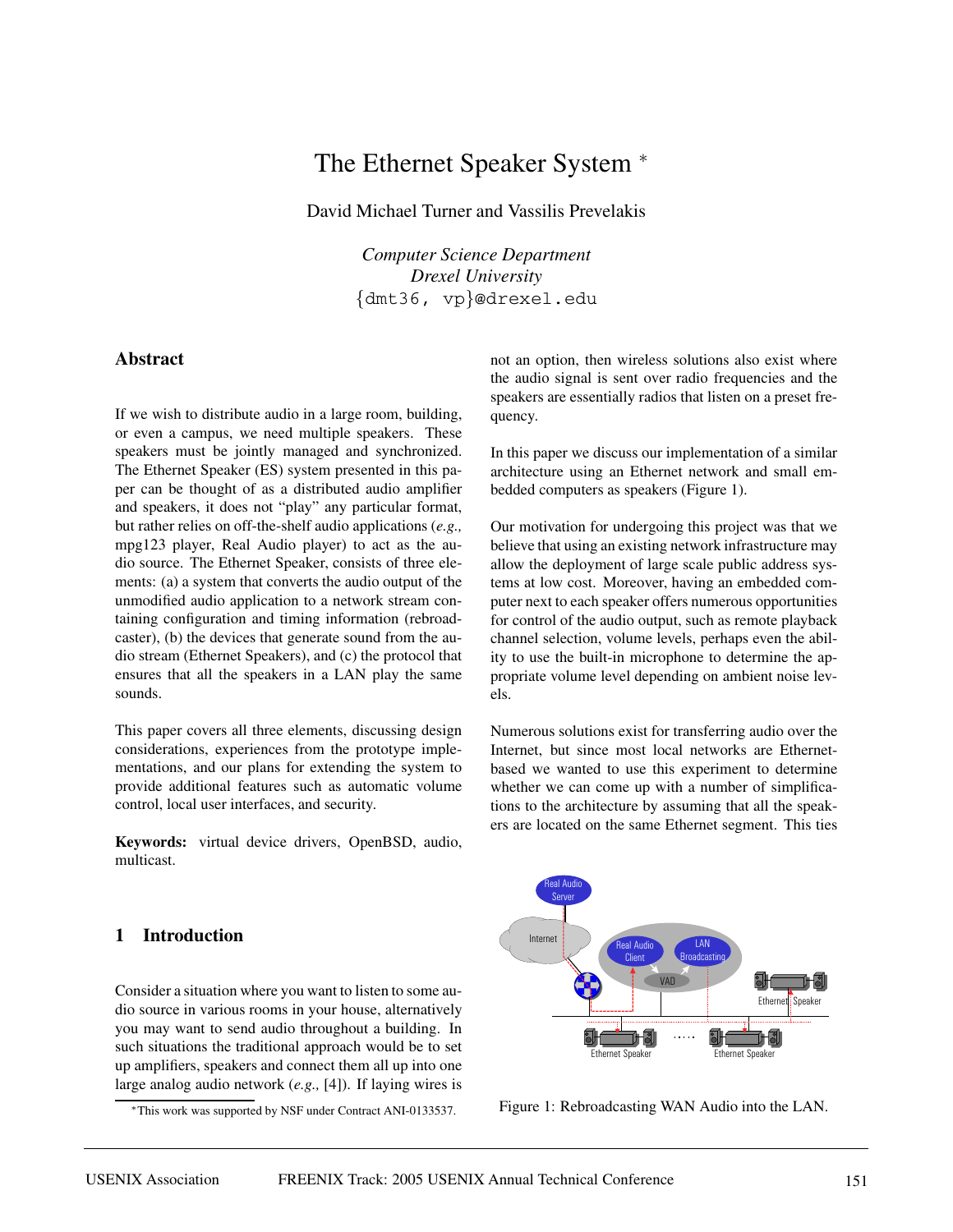

Figure 2: Overview of the Virtual Audio Device.

in very well with the greatly improved range and size of modern Ethernet LANs. In section 2 we discuss the impact of this assumption on the design and implementation of our system.

Another issue that we faced was how to generate the audio streams that would feed these (Ethernet) speakers. We did not want to design yet another audio library or streaming service, or to have to modify existing applications so that they would use our system. The solution we selected was to redirect the audio stream from inside the kernel so that instead of going out the built-in audio card, the stream would be channelled directly to the network or to some other user-level application. This led to the design of the virtual audio device (VAD) that virtualizes the audio hardware in the same way as the Unix system uses pseudo terminals  $(\text{pty}(4))$ .

The advantage of this approach is that the application cannot determine whether it is sending the audio to a physical device or to a virtual device and hence off-theshelf applications (even proprietary ones) can be used to send audio to our Ethernet Speakers (Figure 2).

In the rest of this paper we describe the basic elements of the Ethernet Speaker (ES) system, including the VAD, the communications protocol used to send audio data and configuration information to the Ethernet Speakers and the platform used to implement the ES. We also describe our prototype and the lessons we learned from its implementation. Finally, we discuss some of our plans for adding some security and remote management features to the system.

# **2 Design**

# **2.1 The Virtual Audio Device (VAD)**

In this section we discuss the modifications we made to the OpenBSD kernel to support the virtual audio device (VAD). Although we have used the OpenBSD kernel, our modifications should be easy to port to any system that uses a similar architecture for the audio driver.

The audio subsystem of most modern Operating Systems provides a path from the application to the audio hardware. While this arrangement works most of the time, it has a number of deficiencies that can be quite frustrating. These include:

- The numerous encoding formats of the audio data require the use of different audio players, each with its own user interface. Some of the players (*e.g.,* real audio player) offer only graphical user interfaces making them unusable on embedded platforms or systems that offer only character-based user interfaces.
- The tight binding between the audio device and the audio hardware means that the sound must be generated close to the computer running the audio application.
- Certain streaming services offer no means of storing the audio stream for later playback (time shifting).

Despite the numerous audio formats in use, the services offered by the audio device driver (audio(4)) are well defined and relatively straightforward in terms of formats and capabilities. This implies that by intercepting an audio stream at the kernel interface (system call level), we only need to deal with a small set of formats. In other words, the various audio applications perform the conversion from the external (possibly proprietary) format to one that is standardized. We, therefore, require a mechanism that allows the audio output of a process to be redirected to another process. The redirection occurs inside the kernel and is totally transparent to the process that generates the audio stream. Our system utilizes a virtual audio device (VAD) that plays a role similar to that of the pseudo terminals that may be found on most Unix or Unix-like systems. The VAD consists of two devices (a master and a slave). The slave device looks like a normal audio device with the difference being that there is no actual sound hardware associated with it.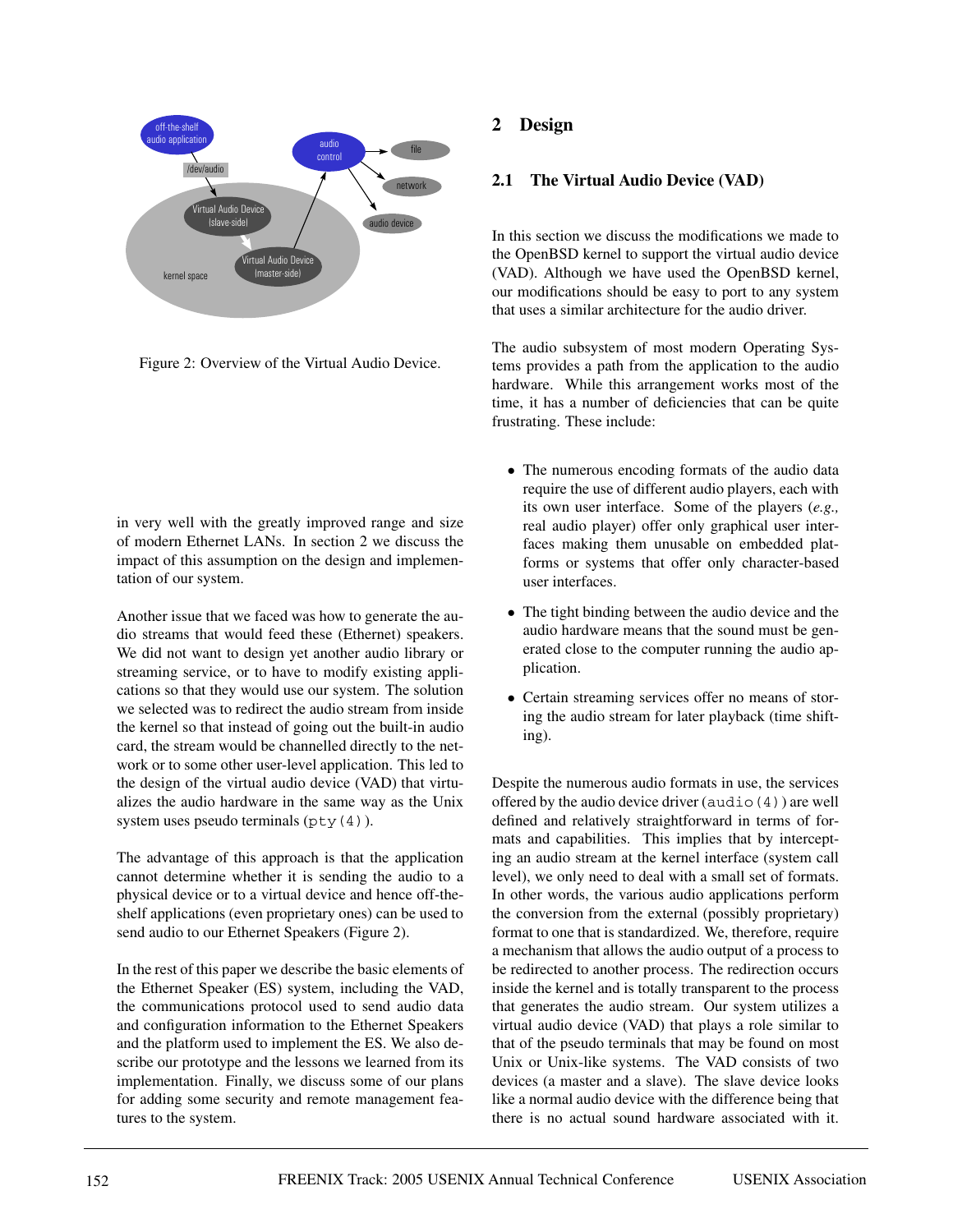The audio application opens the slave device and uses ioctl calls to configure the device and write calls to send audio data to the device. Another application can then open the master device and read the data written to the slave part (Figure 2).

#### **2.1.1 The OpenBSD Audio System**

The OpenBSD audio driver is an adaptation of the NetBSD audio driver and consists of two parts: the device independent high level driver and the device dependent low level driver. The high level driver deals with general issues associated with audio I/O (*e.g.,* handling the communications with user-level processes, inserting silence if the internal ring-buffer runs out of data, *etc.*), while the low-level drives the audio hardware. Userlevel applications deal entirely with the high-level audio driver.

In the OpenBSD kernel there is one instance of the highlevel audio driver and as many instances of the low-level as types of audio cards connected to the system. The first audio device is associated with the  $/$ dev $/$ audio0 device, the second with /dev/audio1 and so on.

Applications use ioctl calls to set various parameters (such as the encoding used, the bit rate, *etc.*) in the driver and the usual file I/O calls to read and write data to the device.

The interface between the two levels of the audio device driver is well documented (audio(9)) so adding a new audio device is fairly straightforward.

In the case of the Virtual Audio Drive, we had to construct a low-level audio device that is recognised by the OpenBSD kernel as a valid device. Using terminology borrowed from the pseudo terminal implementation  $(pty(4))$ , we note that the VAD driver provides support for a device-pair termed a virtual audio device. A virtual audio device is a pair of audio devices, a master device and a slave device. The slave device provides to a process an interface identical to that described in audio(4). However, whereas all other devices which provide the interface described in audio(4) have a hardware device of some sort behind them, the slave device has, instead, another process manipulating it through the master half of the VAD. That is, anything written on the slave device (vads) is given to the master device (vadm) as input (currently vads only supports audio output).

The master (or control) device has its own entry in the /dev directory providing an access point for user-level applications.

In addition to the audio data, the slave device passes control information  $(e.g.,$  values set using the  $i$ octl $(2)$ system call) to the control side. Thus the application accessing vadm can always decode the audio stream correctly.

#### **2.1.2 Why a Virtual Audio Device?**

An audio application does more than just send audio data to the audio device. The control information, mentioned above, is vital to the correct playback of the audio stream. The audio application establishes these settings by configuring the audio device. Moreover the application may check the status of the audio device from time to time. All of the above indicate that we cannot simply replace the audio device (/dev/audio) with something like a named pipe; our redirector must behave like a real audio device and be able to communicate the configuration updates to the process that receives the audio stream via the master side of the VAD.

#### **2.2 The Audio Stream Rebroadcaster**

The data extracted from the master side of the VAD may be stored in a file, processed in some way and then sent to the physical audio device, or transmitted over the network to the Ethernet Speakers. In this section we discuss the Audio Stream Rebroadcaster which is an application that gateways audio information received from the public Internet to the local area network (see Figure 3).

In addition to providing input to the Ethernet Speakers, the rebroadcaster service may be used as a proxy if the hosts in the LAN do not have a direct connection to the public Internet and thus require the use of a gateway (which has access to both the internal and the external networks) to rebroadcast the audio stream.

Another reason may be that if we have large numbers of internal machines listening to the same broadcast, we may not want to load our WAN link with multiple unicast connections from machines downloading the same data. By contrast, the rebroadcaster can multicast the data received from a single connection on the WAN link.

Moreover, by having a known format for the multicast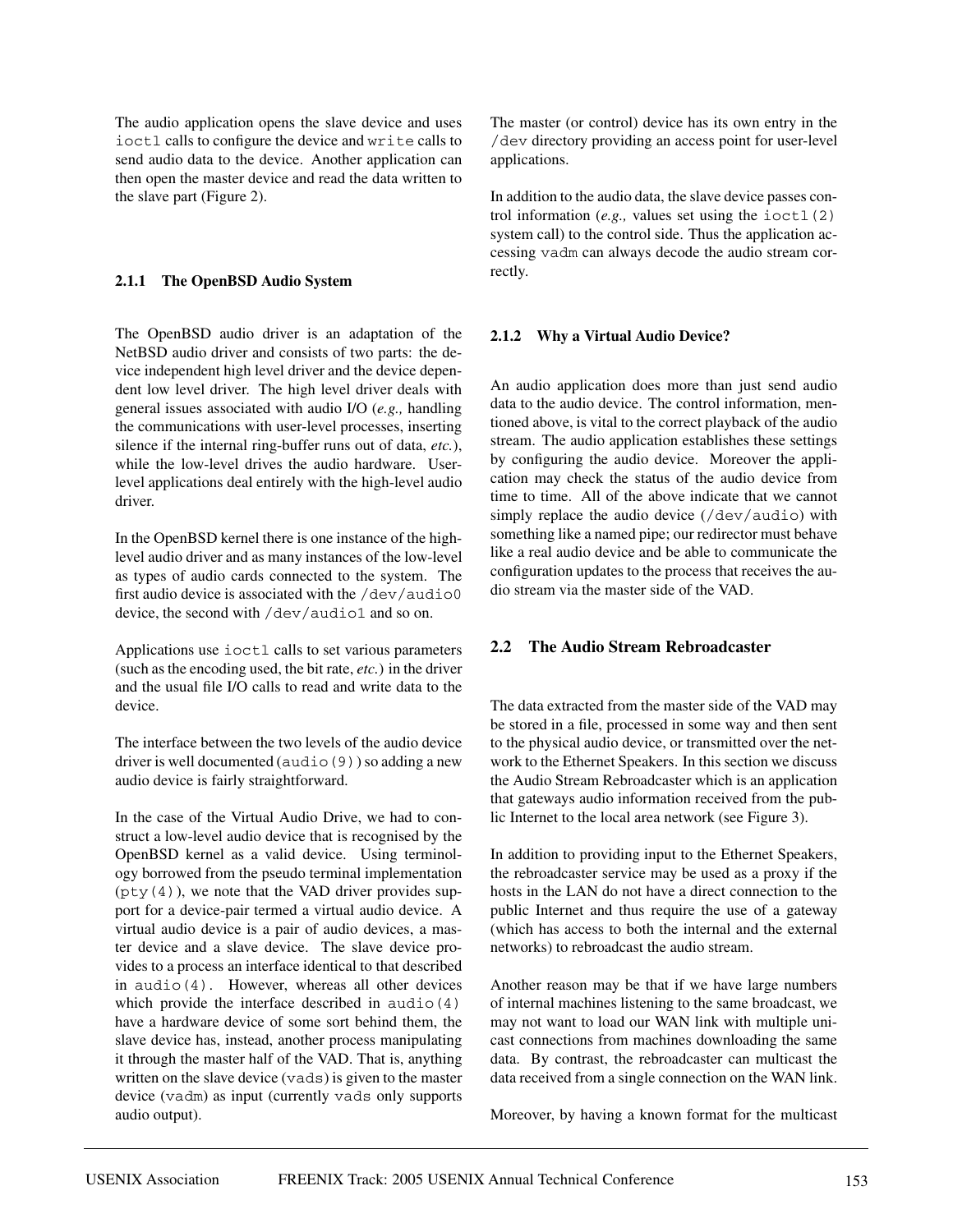

Figure 3: Application 1 plays audio to the normal audio device, while Application 2 plays to the VAD, which sends the audio data to a remote machine via the network.

audio data, we can play back any stream with a single player. These players do not need to be updated when new audio formats are introduced.

The Audio Steam Rebroadcaster consists of two applications, the producer that runs on the same machine as the virtual audio device (and hence the application that receives the audio stream over the public Internet) and one or more consumers running on other hosts in the LAN. The producer sends the audio stream as multicast packets to reduce the load on the network.

Early versions of our design [10], sent onto the network the raw data as it was extracted from the VAD. However this created significant network overhead (around 1.3Mbps for CD-quality audio). On a fast Ethernet this was not a problem, but on legacy 10Mbps or wireless links, the overhead was unacceptable. We, therefore, decided to compress the audio stream.

Fortunately, there are a wide variety of audio compression technologies that more than satisfy our needs. We decided on the use of Ogg Vorbis (w.xiph.org) for multiple reasons. It is completely patent free and it's implementation is distributed under the General Public License. Additionally, being a lossy psycho-acoustic algorithm, it provides excellent compression, comparable to proprietary solutions such as MP3.

The introduction of Ogg Vorbis into the Ethernet speaker architecture brings about several interesting considerations. It is commonly known that the combination of multiple lossy codecs onto the same set of data can lead to greater quality loss than necessary. This is because the algorithms may choose to eliminate very different segments of data in order to achieve the same goal. The best one can hope for would be that the audio quality would not get any worse. If a user were to take their favorite MP3 file and play it over the Ogg Vorbis equipped Ethernet Speaker it would pass through two very different lossy audio compression algorithms. In order to try and compensate for this loss of quality we simply set the Ogg Vorbis quality index to its maximum. This causes the algorithm to throw away as little data as possible while still providing adequate compression. Luckily, our experience so far has not revealed any audible defects to the stream.

Audio channels with low bit-rates are still sent uncompressed because the use of Ogg Vorbis introduces latency and increases the workload on the sender (Figure 4). The selective use of of compression can be enhanced by allowing the rebroadcast application to select the Ogg Vorbis compression rate. This will allow more aggressive compression to be performed on high bit-rate audio channels where audio quality is less of a concern.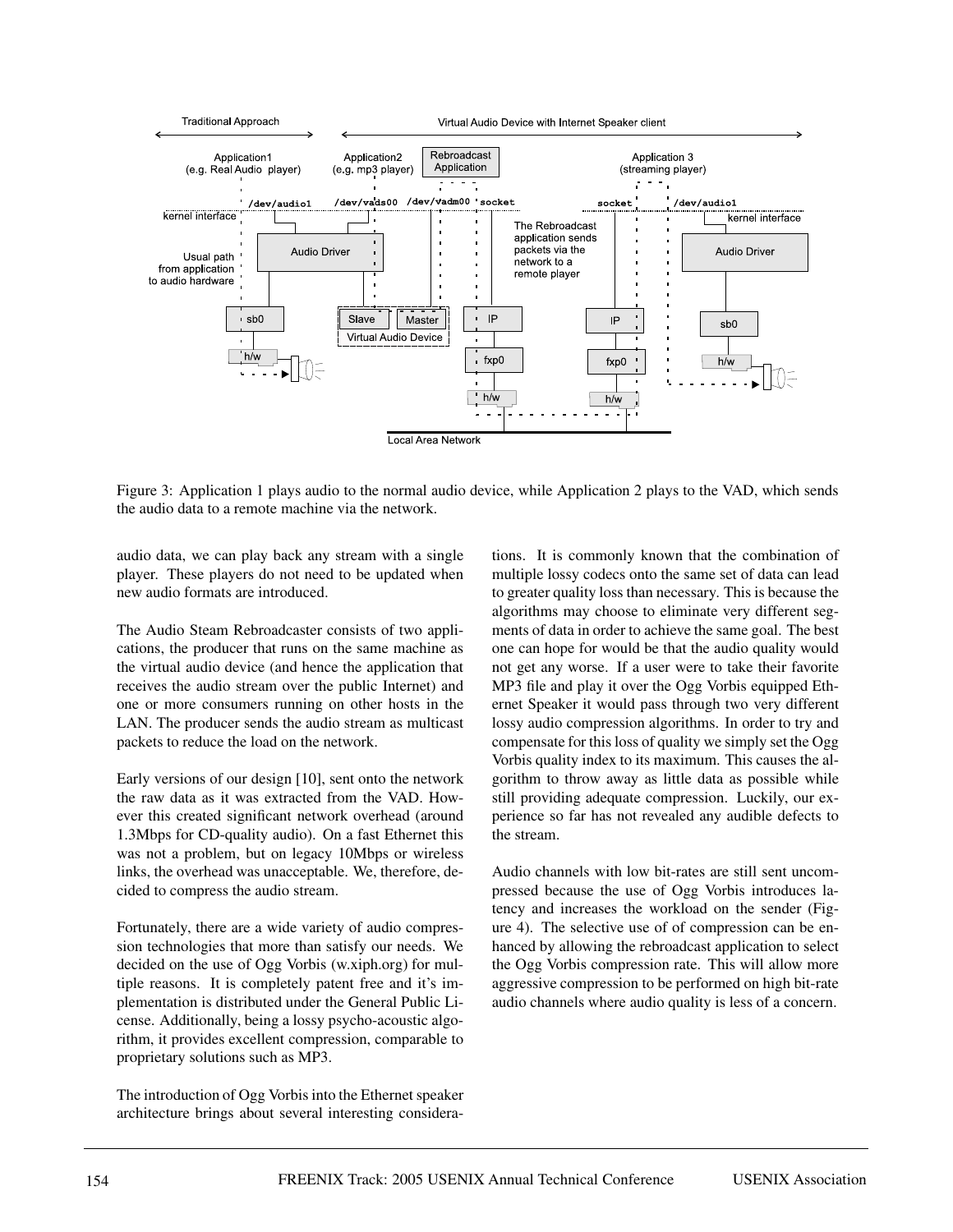#### **2.3 The Communication Protocol**

Early in the design of the Ethernet Speaker System, we decided that the communication will be restricted to a single Ethernet LAN. The reason for this decision was that a LAN is a much friendlier environment to communicate providing low error rates, ample bandwidth, and most importantly, well behaved packet arrival. So far at Drexel, even though the main campus network often sees large peaks in traffic, we have not experienced packet loss or transient network disruptions that allowed the input buffer of the ESs to empty and thus affect the audio signal.

Another advantage of using a LAN is that we get multicast support by default. Once packets have to cross routers, then multicasting becomes an option few network administrators are likely to support. Nevertheless, by using multicast packets, we avoid the need to have the Ethernet Speakers contact the Rebroadcaster in order to receive the audio stream. As noted earlier, the VAD is sending configuration information as well as audio data. The configuration information must be passed on to the Ethernet Speakers so that they can decode the audio stream. We do this by having the Rebroadcaster send control packets at regular intervals with the configuration of the audio driver. The Ethernet Speaker has to wait till it receives a control packet before it can start playing the audio stream.

The advantage of this approach is that (a) the Rebroadcaster does not need to maintain any state for the Ethernet Speakers that listen in, and (b) clients do not need to



Figure 4: Compression impact on CPU load, as we increase the number of compressed streams transmitted by the local rebroadcaster. Each stream is a separate CDquality stereo audio stream.

contact the Rebroadcaster to retrieve the audio configuration block.

In this way our Ethernet Speakers function like radios, *i.e.,* receive-only devices. This design requirement simplifies the architecture of the audio producer enormously: the Rebroadcaster is just a single-threaded process that collects audio from the master-side VAD and delivers it to the LAN.

#### **2.4 The Ethernet Speaker**

The task of refining the design of the ES runtime environment was made much easier by the fact that we had previous experience with such systems from work in embedded systems such as VPN gateways [11] and network monitoring stations [12]

We were, thus, aware that the ES has to be essentially maintenance-free so that once deployed, the administrators will not have to deal with it. This requirement in turn leads to two possible configurations: one that boots off the network or one that boots off a non-volatile RAM chip (Flash memory).

In either case the machine will have to receive its configuration from the network. Network setup may be done via DHCP, but we also need additional data such as the multicast addresses used for the audio channels, channel selection, etc.

We established that the machine runtime should be based on a ramdisk configuration. The rationale behind this decision is that if we use a Flash boot medium, we would not be able to have it mounted read-write because a power (or any other) failure may create a non-bootable machine. In the case of the network-based system, having machines mount their root and swap filesystems over the network would lead to scalability problems.

The requirement that we should be able to update the software on these machines without having to visit each machine separately made the network boot option more appealing.

We thus decided to use a ramdisk-based kernel that is loaded over the network. The ramdisk is part of the kernel, so that when an ES loads its kernel, it gets the root filesystem and a set of utilities which include the rebroadcast software. The ramdisk contains only programs and data that are common to all ESs. Each machine's network-related configuration is acquired via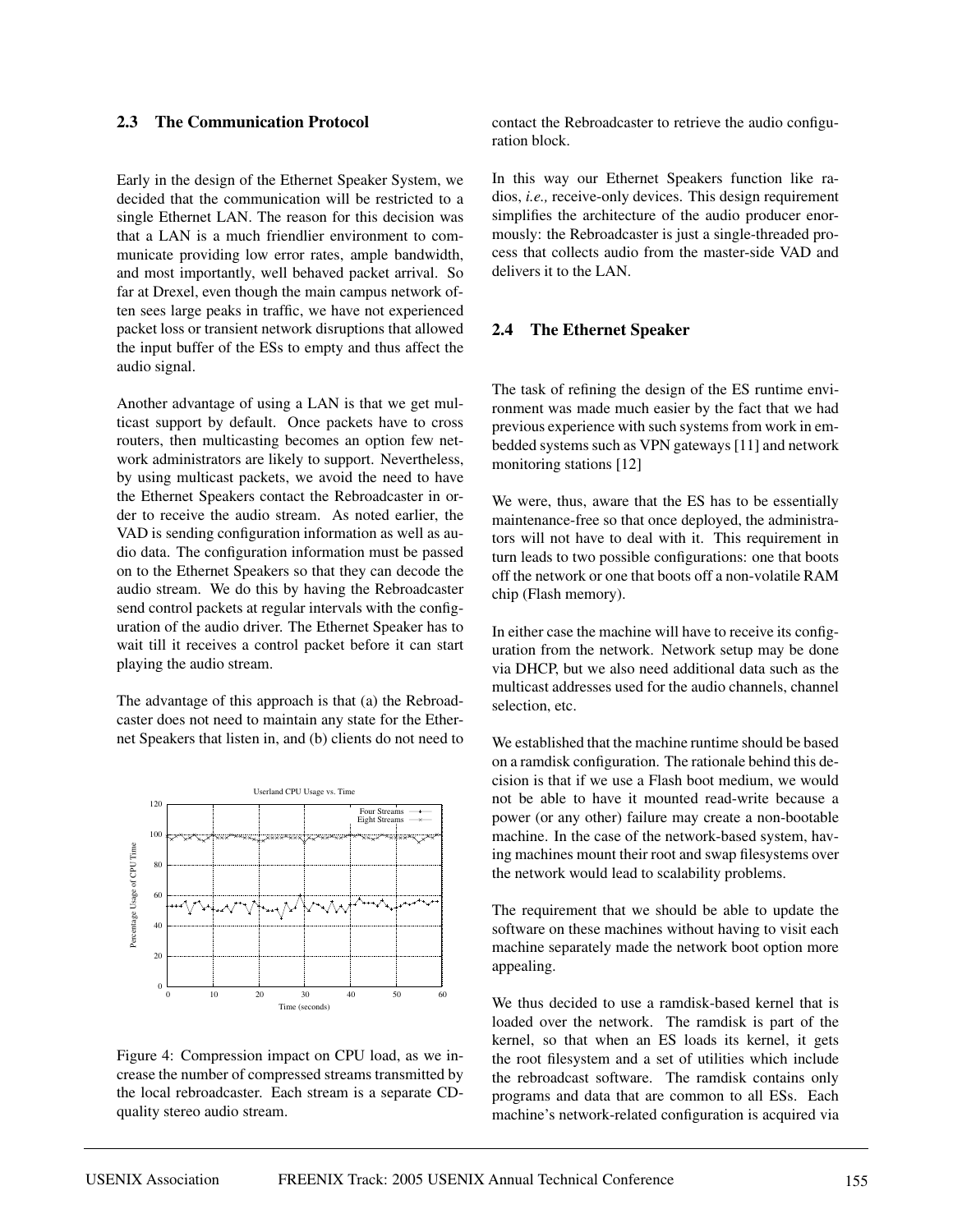DHCP, the rest are in a tar file that is scp'd from a boot server (note that the boot server's ssh public keys are stored in the ramdisk).

The procedure for constructing the ramdisk kernel is similar to the creation of the installation floppy or CDROM that is part of the OpenBSD release.

The configuration tar file is expanded over the skeleton /etc directory, thus the machine-specific information overwrites the any common configuration.

The network boot was possible because the machines we use as Ethernet Speakers use the PXE network boot protocol. We found that the network boot procedures for the i386 platform were not sufficiently explained in the OpenBSD documentation, so we produced a netboot "How To" document that is included in our distribution. This document has been submitted to the OpenBSD project for possible inclusion in the project's documentation.

# **3 Implementation**

The virtual audio driver currently runs under OpenBSD 3.4, but we believe that since the audio subsystems between the various BSD-derived Operating Systems are quite similar, porting the VAD to NetBSD and perhaps FreeBSD will not be too difficult.

In this section we discuss some of the technical issues we had to address in developing the VAD and the Audio Steam Rebroadcaster application.

#### **3.1 Rate Limiter, or why does a 5 minute song take 5 minutes?**

In a conventional system involving actual audio hardware, the producer-consumer relationship established between the driver and the hardware itself is inherently rate limited. If a five second audio clip is sent to the sound device than it will take five seconds for the actual hardware to play that sound clip. The audio driver cannot send audio data down any faster than this. If an application tries to write to the audio device at rate faster than the hardware can play, it will eventually fill up the ring buffer and the call will begin to block until space is freed.

However, with the VAD there is no underlying hardware to impose a data rate limit. Depending upon the users needs this can be either useful or troublesome. For the purposes of the Ethernet Speaker this creates a serious problem. Without any rate limiting the rebroadcaster will send data that it receives from the VAD as fast as it is written. Assuming that the rebroadcaster is receiving an audio stream from a an MP3 player, then the only speed constraint would be the speed of the I/O and the processor. The producer will essentially send the entire file at wire speed causing the buffers on the Ethernet Speakers to fill up, and the extra data will be discarded, resulting in noticeable audio quality loss. In the above example of the MP3 player you will only hear the first few seconds of the song.

The solution is to instruct the rebroadcaster to sleep for the exact duration of time that it would take to actually play the data, we will effectively limit the rate enough to ensure that it cannot be sent faster than it can be played. The actual duration of this sleep is calculated using the various encoding parameters such as the sample rate and precision.

While we could have integrated this rate limiting into the driver itself we decided against that and developed it separately into the Audio Rebroadcast application. We did not want to limit the functionality of the VAD by slowing it down unnecessarily. Other uses for the VAD might require different needs; we did not wish to make these decisions for the user.

# **3.2 Synchronization**

With the original goal being the placement of any number of Ethernet Speakers on a LAN, issues of synchronizing the playback of a particular audio stream arise. As an Ethernet Speaker accepts data from a stream it needs to buffer the data in order to handle the occasional network hiccup or extraneous packet. It is this buffering that causes problems in synchronizing the playback of the same stream on two different Ethernet Speakers. In earlier versions of the system this problem was most severe when ESs were started at different times in the middle of the stream.

The solution that we implemented is fairly straightforward. Inside, each periodic stream control packet we place a timestamp that serves as a wall clock for the ESs. In addition to this "producer time," we send a timestamp within each audio data packet that instructs the ES when it should play the data. The wall clock and the audio data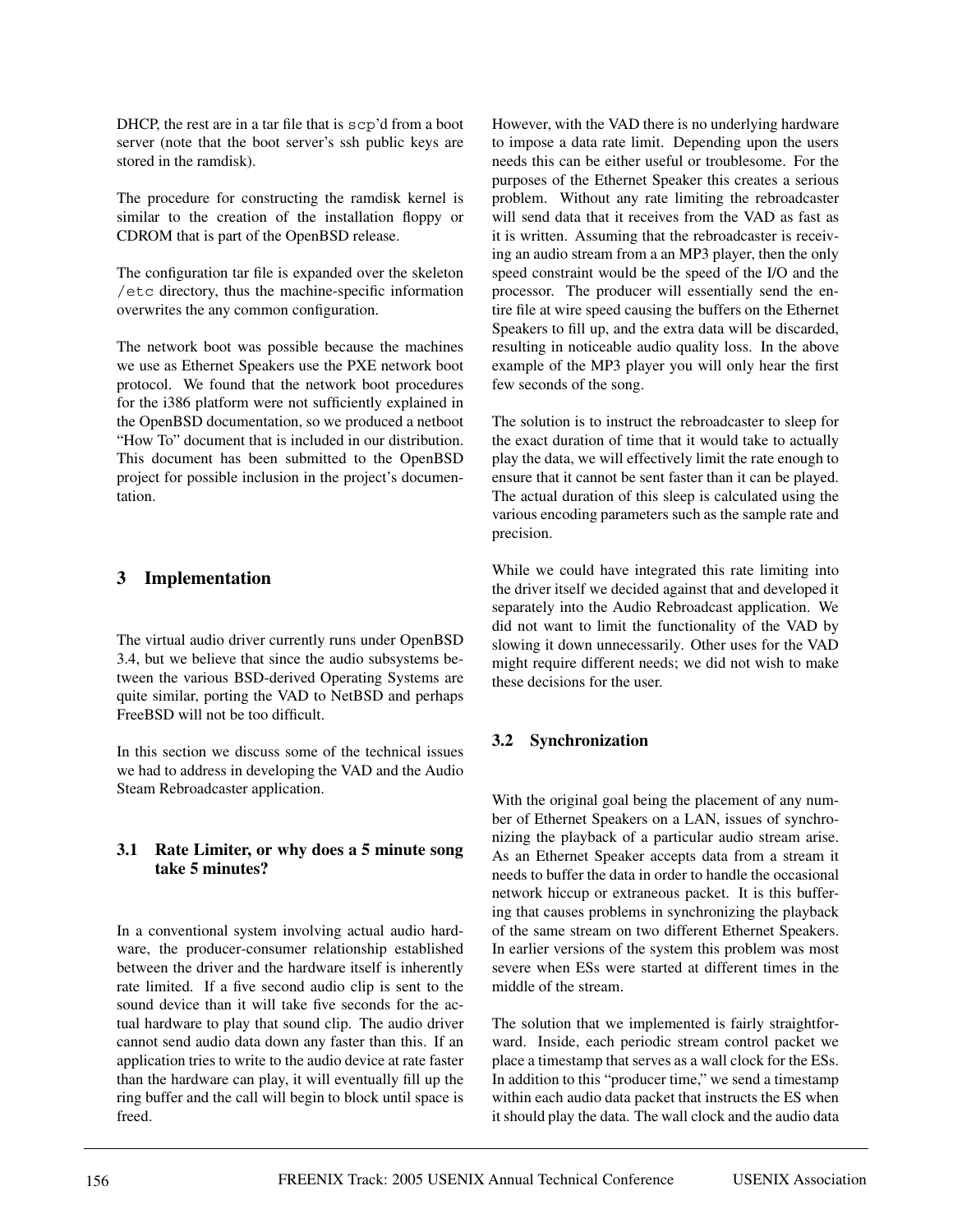packet's timestamp are relative to each other, thus allowing the ES to know whether it is playing the stream too quickly or slowly. With this information we can adjust accordingly by either sleeping until it is time to play or throwing away data up until the current wall time. It is important to note however that it is necessary to provide an epsilon value that provides the ES with some leeway. If this is not done than data will be unnecessarily thrown out and skipping in playback will be noticeable.

The aim of this implementation was to ensure that synchronization issues with the various Ethernet Speakers would not be audible. This looser synchronization allowed us to make certain assumptions. Firstly, we completely ignore any latency in the transmission of our packets, essentially assuming that transmission delays over a LAN are uniform (*i.e.,* that everybody receives a multicast packet at the same time). For example, consider a scenario in which one ES receives the wall clock synchronization slightly after another. Both ESs will believe that they have the correct time and will thus play their data, resulting in one being behind the other. Also, there is the issue of slight phase differences that could develop when two ESs have different hardware configurations (*e.g.,* processor speed, audio hardware implementation, and so on). Such changes affect the time consumed by the audio decompression, but more crucially the time delay between writing a block to the audio device and the corresponding sound coming out from the speaker. One could imagine that in combination these two delays may result in serious synchronization problems. However, our initial testing indicates that any phase difference attributed to network delay or otherwise is inaudible.

#### **3.3 VAD implementation**

The preliminary design of the VAD device involved a single driver that would attach to the hardware independent audio driver (dev/audio.c). The VAD would then be able to intercept and process any audio data written to the audio device file. With full access to this raw audio data, the driver would then send it directly out onto the LAN from within the kernel. The benefits of such a setup were simplicity and efficiency. If all the functionality of the VAD is resident in the kernel then the resulting system is significantly more compact and straightforward. The overall system performance is also slightly better because the kernel-based design avoids the overhead of multiple context switches and the resulting copying of data between kernel and user spaces.



Figure 5: Comparison of context switch rate between a streaming application contained with the VAD driver inside the kernel and a user-level application.

However, in the course of implementation we encountered problems with this design. Since we are developing in kernel space the code must remain relatively simple. If we decided to add complexity to the code in the form of off the shelf compression or security, we would run into problems. Consequently, it became apparent to us as we began developing the VAD that it might be a good idea to separate the streaming functionality from the actual driver itself to make it more modular. Essentially the VAD is supposed to provide a way for us to access the uncompressed audio data written to it so that we can be unconcerned with the prior format it was in. It is our goal to stream this audio data out over a LAN to multiple clients. However, if we separate the streaming functionality from the driver than we allow it to be used for any purpose. With a virtual audio device configured in a system, any application can now have access to uncompressed audio, irrespective of the original format of the audio. By putting only the data access functionality into the driver we have made an addition to the kernel that gives any user space application access to the audio stream. In this way, applications may be developed to process the audio stream (*e.g.,* time-shifting Internet radio transmissions).

Despite our original concerns, relocating the streaming component in user space, does not introduce significant overheads. In Figure 5 we see that introducing a user-level application for data streaming is more expensive, but not significantly so. Moreover, this overhead is swamped by the cost of compression (Figure 5 shows uncompressed streams).

More importantly, there was an interesting aspect of the OpenBSD audio driver architecture that made imple-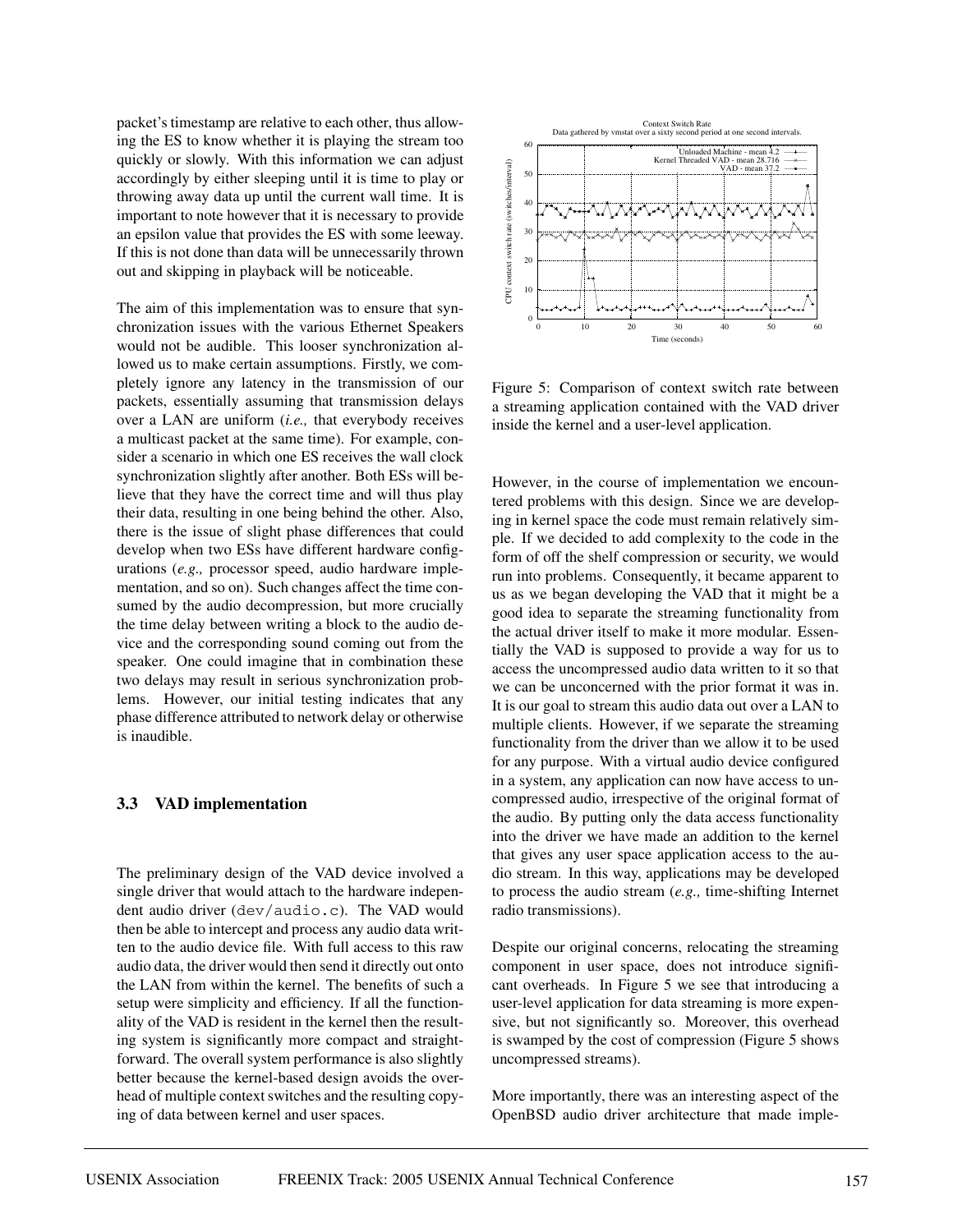menting this design difficult as well. When data is written to the device it enters the hardware independent audio layer and is stored in a ring buffer. For the first block of data ready to be played, the independent audio driver invokes the hardware specific driver attached to it. Then, in the typical example, it is the job of the hardware specific driver to initiate a direct producer-consumer relationship between the hardware and the independent audio driver. Usually this is done by triggering a DMA transfer of the data to the actual hardware. The hardware specific driver passes an interrupt function, provided by the independent audio driver, to the DMA routines that is called every time a transfer is completed, usually by the audio hardware interrupt service routine. This interrupt function notifies the hardware independent driver that a block of data has been transferred and can be discarded. With this relationship intact, the hardware specific driver is essentially out of the picture, cutting out the middleman so to speak. Therefore it is only invoked once, when the first block of data is ready to be played.

The problem arises when there is no actual hardware to create such a relationship with. Our VAD driver takes the place of the hardware specific driver however there is no actual sound hardware. So when the first block of data is written the independent audio driver assumes that the VAD driver will set up the DMA and pass along the interrupt function. In our case, the independent audio driver assumes the VAD is just the middleman, expecting it's interrupt routine to be called by the hardware, it never invokes the VAD entry points again. A strong example of the fact that the OpenBSD audio architecture was not meant to support pseudo devices. Our solutions to this problem were inelegant and involved either modifying the independent audio driver or creating a separate kernel thread to periodically call the interrupt routine.

# **3.4 Platform**

The machines we used for the Ethernet speaker reflect our belief that a mass produced low-cost Ethernet Speaker platform will be relatively resource poor. We have, therefore, used Neoware EON 4000 machines that have a National Semiconductor Geode processor running at 233MHz and 64Mb RAM, non-volatile memory (Flash) and built-in audio and Ethernet interfaces (Figure 6).

While weak compared to the capabilities of current workstations, the hardware is perfectly adequate for the intended application. Moreover, the use of such low-cost hardware will allow the Ethernet Speaker to have a cost



Figure 6: The Ethernet Speaker is based on the Neoware EON 4000.

of less the \$50.

Our test environment also included a SUN Ultra 10 workstation in order to make sure that our programs and communication protocol worked across platforms.

The slow speed of the processor on the EON 4000 computer, revealed a problem that was not observed during our testing on faster machines; namely the need to keep the pipeline full. If we use very large buffers, the decompression on the ES has to wait for the entire buffer to be delivered, then the decompression takes place and finally the data are fed to the audio device at a rate dictated by the audio sampling rate. If the buffers are large, then time delays add up, resulting in skipped audio. By reducing the buffer size, each of the stages on the ES finishes faster and the audio stream is processed without problems.

# **4 Related Work**

# **4.1 Audio Streaming Servers**

 $SHOUTcast<sup>1</sup>$  is a MPEG Layer 3 based streaming server technology. It permits anyone to broadcast audio content from their PC to listeners across the Internet or any other IP based network. It is capable of streaming live audio as well as on-demand archived broadcasts.

Listeners tune in to SHOUTcast broadcasts by using

<sup>1</sup>http://www.shoutcast.com/support/docs/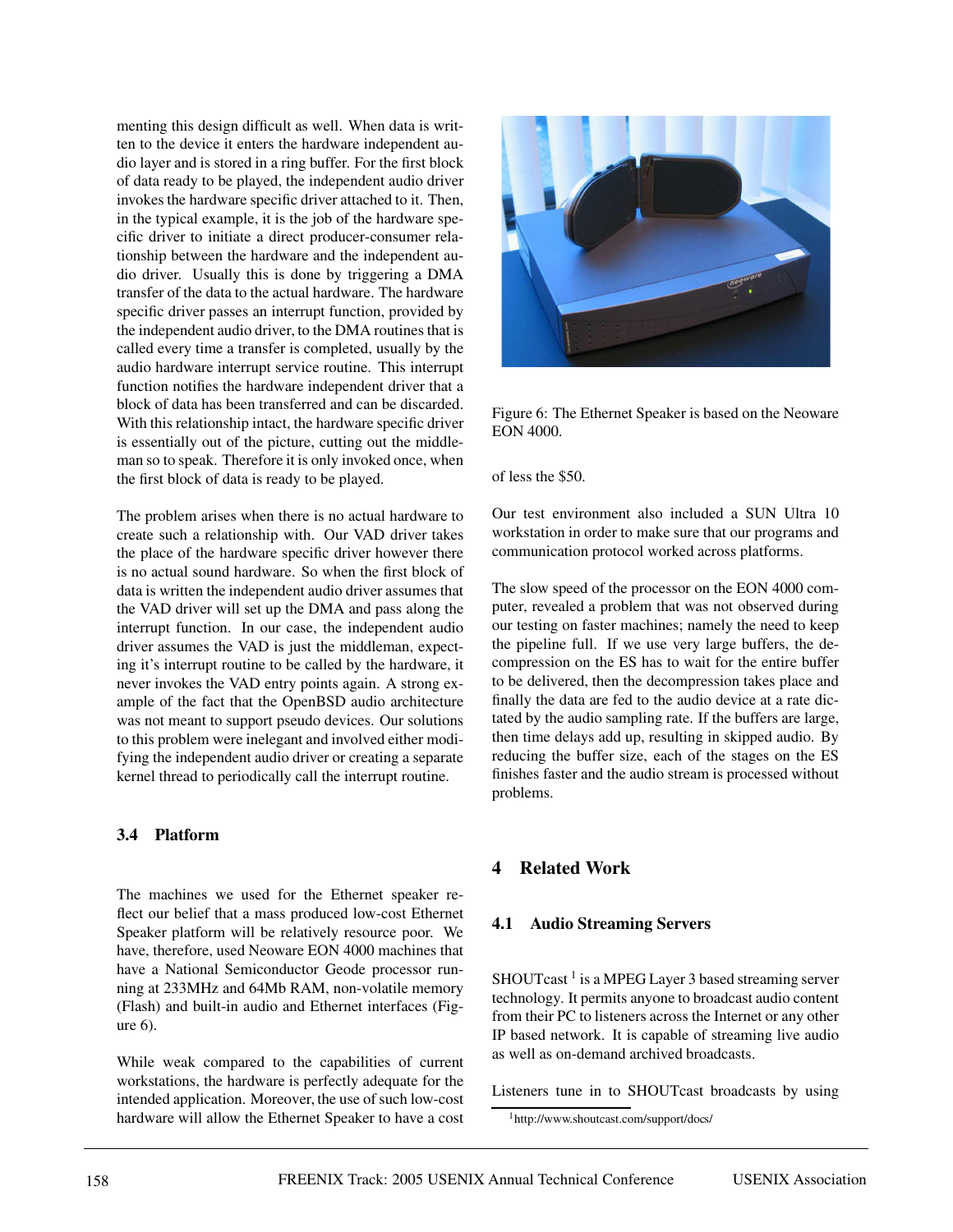a player capable of streaming MP3 audio e.g.Winamp for Windows, XMMS for Linux etc. Broadcasters use Winamp along with a special plug-in called SHOUTcast source to redirect Winamp's output to the SHOUTcast server. The streaming is done by the SHOUTcast Distributed Network Audio Server (DNAS). All MP3 files inside the content folder are streamable. The server can maintain a web interface for users to selectively play its streamable content.

The Helix Universal Server from RealNetworks  $2$  is a universal platform server with support for live and ondemand delivery of all major file formats including Real Media, Windows Media, QuickTime, MPEG4, MP3 and more. It is both scalable and bandwidth conserving as it comes integrated with a content networking system, specifically designed to provision live and on-demand content. It also includes server fail-over capabilities which route client requests to backup servers in the event of failure or unexpected outages.

#### **4.2 Audio Systems**

There are also a number of products that may be described as "internet radios". The most well known is Apple's AirTunes for its Airport Express base station. Such devices accept audio streams generated by servers either in the LAN or in the Internet and play it back. Their feature sets and capabilities are very similar to those of the ES, with the exception that (at least the ones we have tested) they do not provide synchronization between nearby stations. As such they may not be able to be used in an ES context where we have multiple synchronized audio sources within a given room.

# **4.3 Network Audio Redirectors**

The Network Audio System [8] (NAS) developed by NCD uses the client/server model for transferring audio data between applications and desktop X terminals. It aims to separate applications from specific drivers that control audio input and output devices. NAS supports a variety of audio file and data formats and allows mixing and manipulating of audio data.

Similar to NAS are audio servers such as Gstreamer [14] and aRts [5] that allow multiple audio sources to use the workstation's audio hardware.

The most sophisticated of the lot is JACK [3], which is a low latency audio server.

All the above are constrained by the fact that they need to either have new applications created for them, or at least to recompile existing applications with their own libraries. Obviously this works only with source distributions.

EsoundD [2] utilizes the fact that most applications use dynamically-linked libraries and uses the LD LIBRARY PATH variable to insert its own libraries before the system ones. The applications (apparently the Real Audio Player is included) use the EsoundD libraries and thus benefit from the audio redirection and multiplex features without the need for any recompilation. Of course, if the application is statically linked (not very popular lately), this approach fails.

The closest system to the VAD is the maudio [1] virtual audio device for Linux. The maudio provides functionality that is very close to that of the VAD component of our Ethernet Speaker System. Maudio also provides a virtual driver for the audio device for the Linux kernel and we have used it to port our audio rebroadcaster service to Linux.

A similar application to the VAD is the Multicast File Transfer Protocol [6] (MFTP) from StarBurst Communications. MFTP is designed to provide efficient and reliable file delivery from a single sender to multiple receivers.

MFTP uses a separate multicast group to announce the availability of data sets on other multicast groups. This gives the clients a chance to chose whether to participate in an MFTP transfer. This is a very interesting idea in that the client does not need to listen-in on channels that are of no interest to it. We plan to adopt this approach in the next release of our streaming audio server, for the announcement of information about the audio streams that are being transmitted via the network. In this way the user can see which programs are being multicast, rather than having to switch channels to monitor the audio transmissions.

Another benefit from the use of this out-of-band catalog, is that it enables the server to suspend transmission of a particular channel, if it notices that there are no listeners. This notification may be handled through the use of the proposed MSNIP standard [7]. MSNIP allows the audio server to contact the first hop routers asking whether there are listeners on the other side. This allows the server to receive overall status information

<sup>2</sup>https://www.helixcommunity.org/2002/intro/client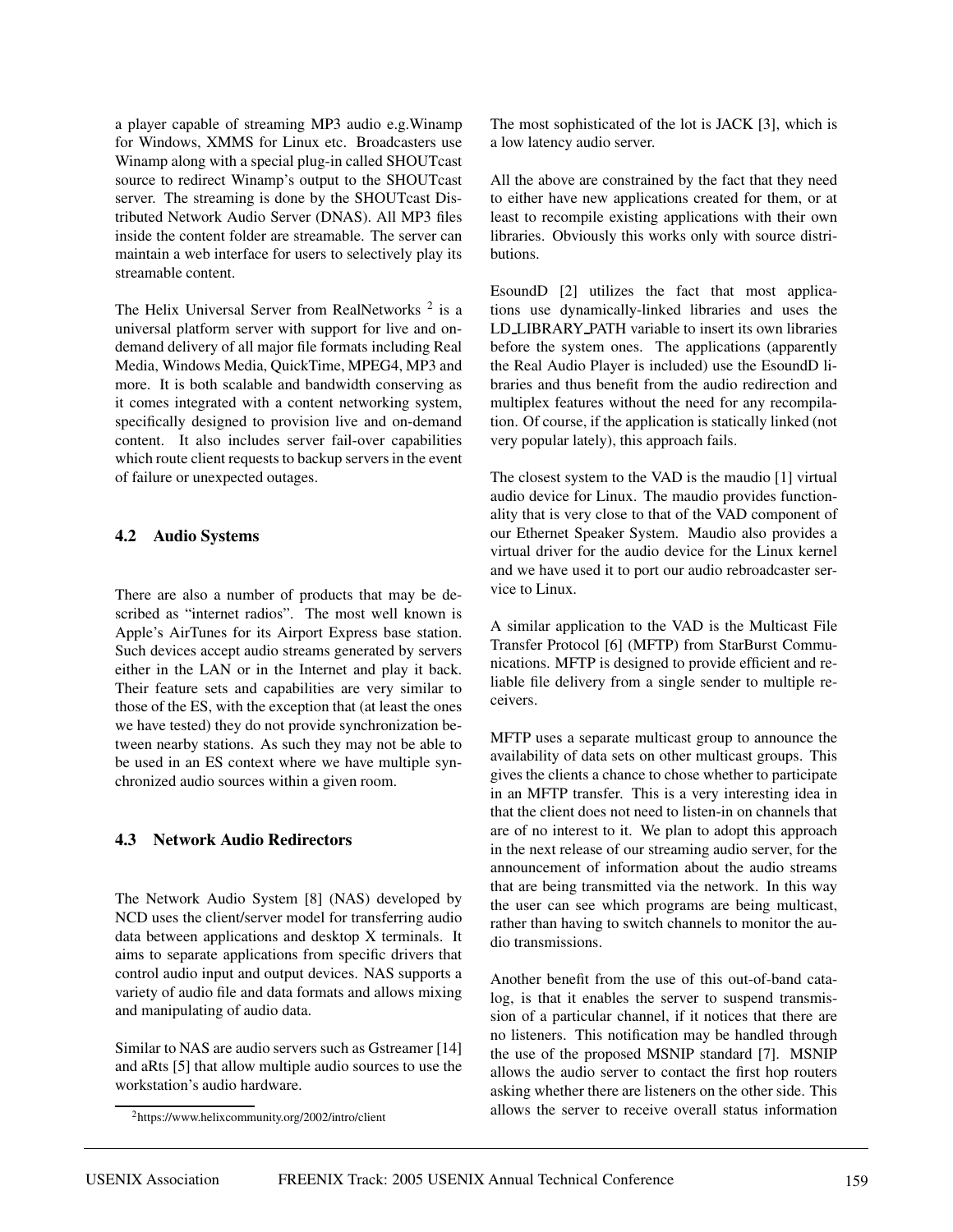without running the risk of suffering the "NAK implosion" problem. Unfortunately, we have to wait until the MSNIP appears in the software distributions running on our campus routers.

# **5 Future Plans**

# **5.1 Security**

For the Audio Steam Rebroadcaster, security is important. The ESs want to know that the audio streams they see advertised on the LAN are the real ones, and not fake advertisements from impostors.

Moreover, we want to prevent malicious hosts from injecting packets into an audio stream. We do this by allowing the ES to perform integrity checks on the incoming packets.

In the current version some security can be maintained by operating the Ethernet Speakers in their own VLAN. Note, however, that there exist ways for injecting packets into VLANs, so this must be considered as an interim measure at best.

Our basic security requirements are that (a) the ES should not play audio from an unauthorized source, and (b) the machine should be resistant to denial of service attacks.

Having a machine that receives all its boot state from the network creates an inherently unsafe platform. Any kind of authentication that is sent over the network may be modified by a malicious entity, thus creating the environment for the installation of backdoors that may activated at any moment.

We are considering taking advantage of the non-volatile RAM on each machine to store a Certification Authority key that may be used for the verification of the audio stream.

For the audio authentication digitally signing every audio packet [15] is not feasible as it allows an attacker to overwhelm an ES by simply feeding it garbage. We are, therefore, examining techniques for fast signing and verification such as those proposed by Reyzin et al [13], or Karlof et al [9]. We are also looking into whether we can take advantage of the services offered by the IEEE 802.1AE MAC-layer security standard.

# **5.2 Automation**

Another area where we are working on is the ability for the device to perform actions automatically. One example will be to set the volume level automatically depending on the ambient noise level and the type of audio stream. So for background music the ES would lower the volume if the area is quiet while ensuring that audio segments recorded at different volume levels produce the same sound levels.

Alternatively, if an announcement is being made, then the volume should be increased if there is a lot of background noise so that announcements are likely to be heard.

We plan to implement these features by taking advantage of the microphone input available on our machines. This input allows the ES to compare its own output against the ambient levels.

# **5.3 Management**

Our intention is to have multiple streams active at the same time and ESs being able to switch from one channel to another. This implies the ability to receive input from the user (*e.g.,* some remote control device). Alternatively all ESs within an administrative domain may need to be controlled centrally (*e.g.,* movies shown on TV sets on airplane seats can be overridden by crew announcements). We want to investigate the entire range of management actions that may be carried out on ESs and create an SNMP MIB to allow any NMS console to manage ESs.

# **6 Conclusions**

Existing audio players adopt complex protocols and elaborate mechanisms in order to deal with network problems associated with transmission over WAN links. These players are also largely incompatible with each other while the use of unicast connections to remote servers precludes the synchronization of multiple players within the same locality. Moreover, these multiple connections increase the load both on the remote server and on the external connection points of the network and the work that has to be performed by firewalls, routers etc. Finally, the large number of special purpose audio